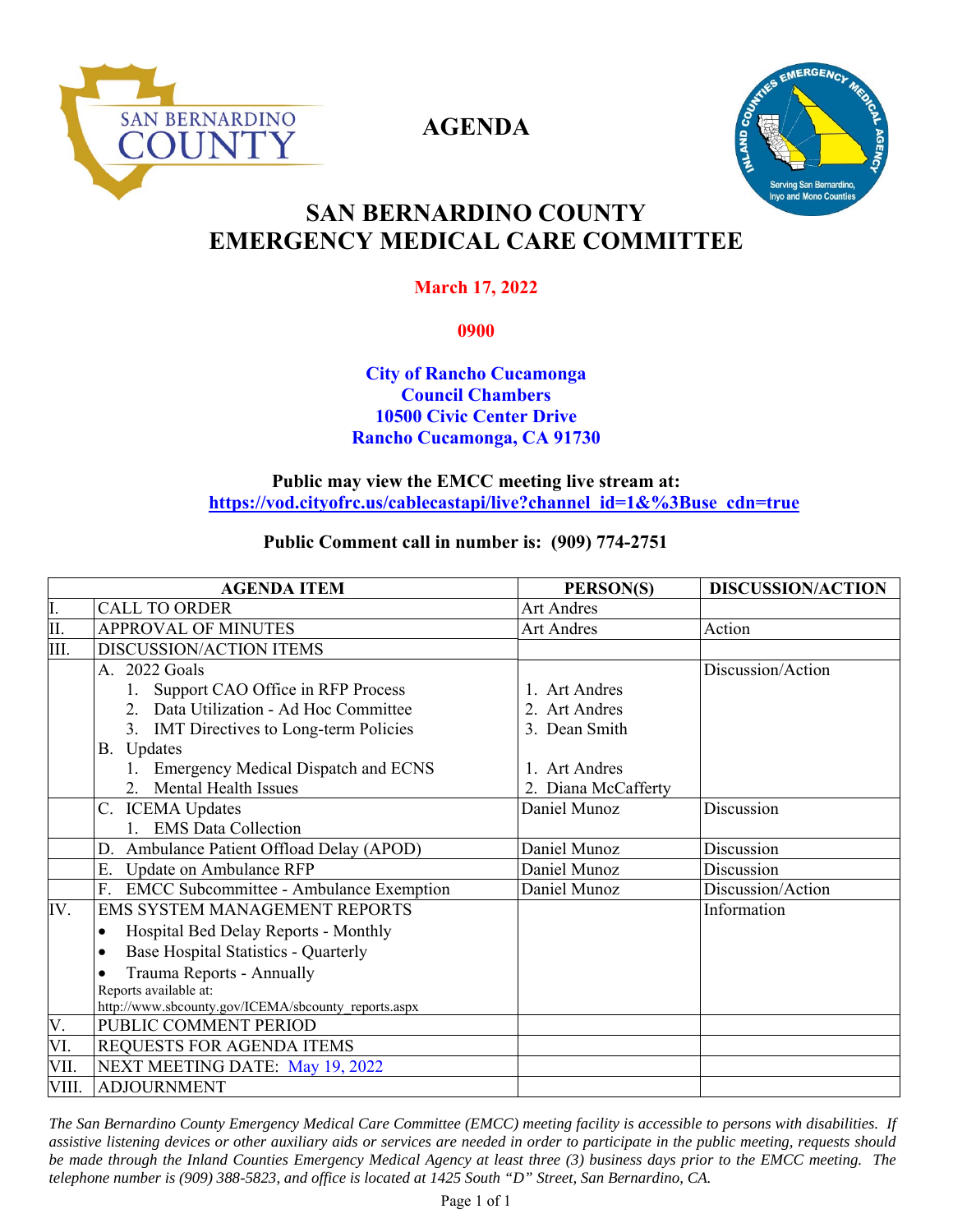

**MINUTES** 



# **SAN BERNARDINO COUNTY EMERGENCY MEDICAL CARE COMMITTEE**

## **January 20, 2022 0900**

| <b>AGENDA ITEM</b> |                                                                                                                                                                                      | <b>DISCUSSION/ACTION</b>                                                                                                                                                                                                                                                                                                                                                                                                                                                                                                                                                                                                | <b>RESPONSIBLE PERSON(S)</b>                          |
|--------------------|--------------------------------------------------------------------------------------------------------------------------------------------------------------------------------------|-------------------------------------------------------------------------------------------------------------------------------------------------------------------------------------------------------------------------------------------------------------------------------------------------------------------------------------------------------------------------------------------------------------------------------------------------------------------------------------------------------------------------------------------------------------------------------------------------------------------------|-------------------------------------------------------|
| I.                 | <b>CALL TO ORDER</b>                                                                                                                                                                 | Meeting was called to order at 9:00.                                                                                                                                                                                                                                                                                                                                                                                                                                                                                                                                                                                    | <b>Art Andres</b>                                     |
| II.                | <b>APPROVAL OF MINUTES</b>                                                                                                                                                           | The November 18, 2021, minutes were<br>approved.                                                                                                                                                                                                                                                                                                                                                                                                                                                                                                                                                                        | <b>Art Andres</b>                                     |
|                    |                                                                                                                                                                                      | Motion to approve.<br>MSC: Allen Francis/John Gillison                                                                                                                                                                                                                                                                                                                                                                                                                                                                                                                                                                  |                                                       |
|                    |                                                                                                                                                                                      | <b>APPROVED</b><br>Ayes: David Oleson, Diana McCafferty, John<br>Chapman, Robert O'Brine,<br>Michael Smith, Troy Pennington,<br>Dean Smith, Art Andres, Allen Francis,                                                                                                                                                                                                                                                                                                                                                                                                                                                  |                                                       |
|                    |                                                                                                                                                                                      | Jason Johnston, Art Rodriguez,<br>Brian Savino, John Gillison,<br>Kevin Parkes                                                                                                                                                                                                                                                                                                                                                                                                                                                                                                                                          |                                                       |
| III.               | DISCUSSION/ACTION ITEMS                                                                                                                                                              |                                                                                                                                                                                                                                                                                                                                                                                                                                                                                                                                                                                                                         |                                                       |
|                    | 2021 Goals<br>А.                                                                                                                                                                     |                                                                                                                                                                                                                                                                                                                                                                                                                                                                                                                                                                                                                         | Art Andres                                            |
|                    | 1. Emergency Medical<br>Dispatch - Ad Hoc<br>Committee #3 Update<br>2. Implementation of ET3<br>3. Evaluate Incident<br>Management Team (IMT)<br>Directives to Long-Term<br>Policies | 2022 goals were discussed and are as follows:<br>1. Support CAO office in RFP process.<br>2. Utilize data to make evidence-based<br>decisions, with sub-committee to set and<br>support objectives.<br>3. Complete remaining transition of IMT<br>directives to long-term policies.<br>Motion to approve above 2022 goals.<br>MSC: John Gillison/Dean Smith<br><b>APPROVED</b><br>Ayes: David Oleson, Diana McCafferty, John<br>Chapman, Robert O'Brine,<br>Michael Smith, Troy Pennington,<br>Dean Smith, Art Andres, Allen Francis,<br>Jason Johnston, Art Rodriguez,<br>Brian Savino, John Gillison,<br>Kevin Parkes | 1. Art Andres<br>2. Diana McCafferty<br>3. Dean Smith |
|                    | <b>ICEMA Updates</b><br>B.<br>1. EMS Data Collection                                                                                                                                 | EMS Data Collection Report included in<br>agenda packet for reference.<br>Daniel reported that an ambulance exemption<br>policy is being drafted and will to be presented<br>at the next meeting. The policy will help                                                                                                                                                                                                                                                                                                                                                                                                  | Daniel Munoz                                          |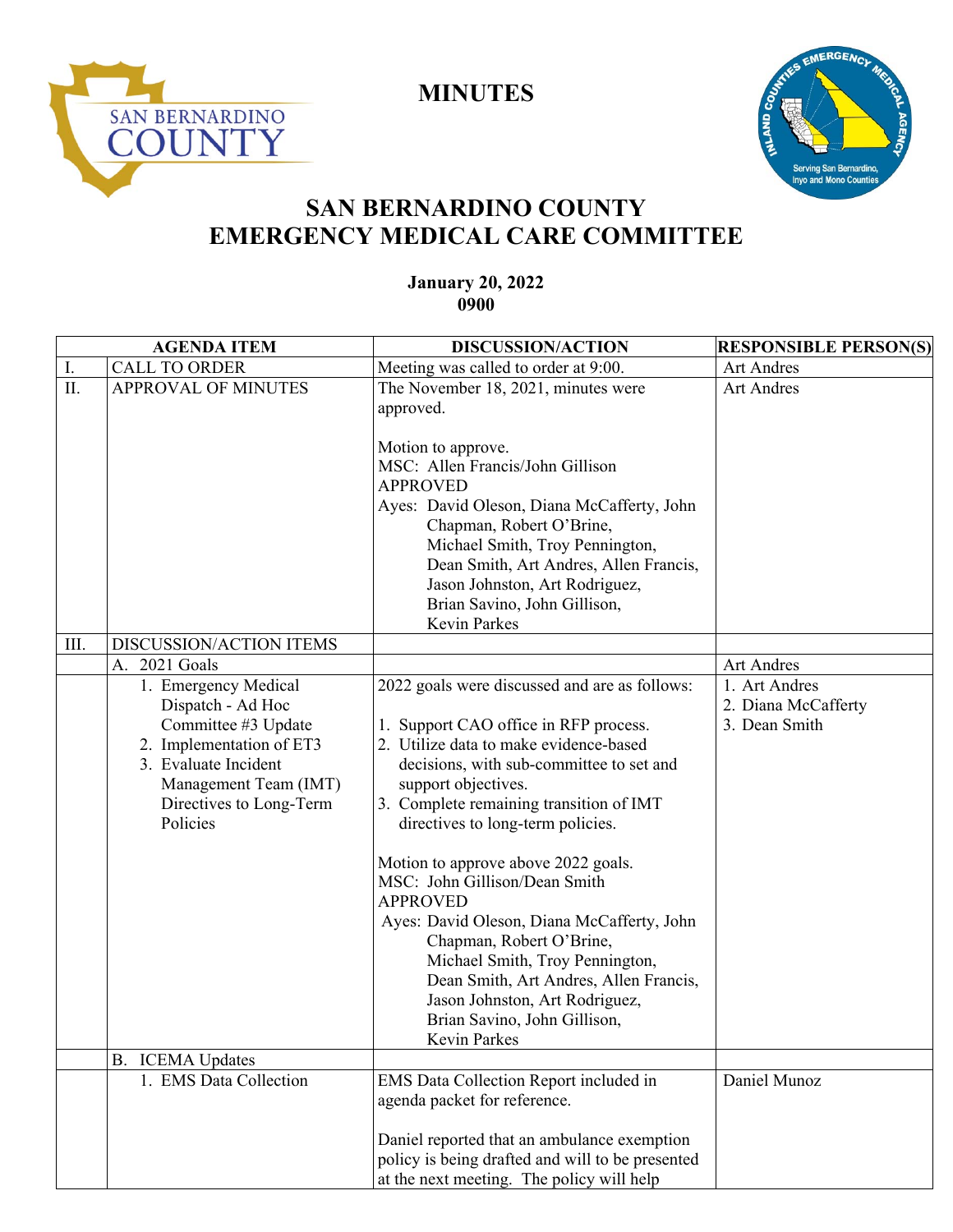|       |                                   | ICEMA in the decision making on whether             |                   |
|-------|-----------------------------------|-----------------------------------------------------|-------------------|
|       |                                   | approving or denying exemptions.                    |                   |
|       | C. Ambulance Patient Offload      | Pam Williams reported that the CAO's office         | Daniel Munoz      |
|       | Delay (APOD)                      | has directed Harris Koenig and Bill Gilbert to      |                   |
|       |                                   | form a APOD committee to work with                  |                   |
|       |                                   | stakeholders on options and mitigating APOD         |                   |
|       |                                   | issues. The committee is scheduled to meet in       |                   |
|       |                                   | February.                                           |                   |
|       | D. Update on Ambulance Contract   | EndPoint EMS Consulting gave introduction           | Daniel Munoz      |
|       |                                   | and update on the development of the RFP and        |                   |
|       |                                   | the current work completed. A                       |                   |
|       |                                   | workshop/special meeting will be scheduled in       |                   |
|       |                                   | February for EMCC's input to be included in         |                   |
|       |                                   | the RFP.                                            |                   |
|       | <b>Mental Health Issues</b><br>Е. | Diana McCafferty gave a brief update.               | Diana McCafferty  |
|       | Election of Chair and Vice<br>F.  | Motion to elect Art Andres as Chair.                | <b>Art Andres</b> |
|       | Chair                             | MSC: John Gillison/Allen Francis                    |                   |
|       |                                   | <b>APPROVED</b>                                     |                   |
|       |                                   |                                                     |                   |
|       |                                   | Motion to elect John Gillison as Vice Chair.        |                   |
|       |                                   | MSC: Diana McCafferty/Michael Smith                 |                   |
|       |                                   | <b>APPROVED</b>                                     |                   |
|       |                                   |                                                     |                   |
|       |                                   | Ayes: David Oleson, Diana McCafferty,               |                   |
|       |                                   | John Chapman, Robert O'Brine,                       |                   |
|       |                                   | Michael Smith, Troy Pennington,                     |                   |
|       |                                   | Dean Smith, Art Andres, Allen Francis,              |                   |
|       |                                   | Jason Johnston, Art Rodriguez,                      |                   |
|       |                                   | Brian Savino, John Gillison,                        |                   |
|       |                                   | Kevin Parkes                                        |                   |
| IV.   | EMS SYSTEM MANAGEMENT             | Hospital Bed Delay Reports - Monthly<br>$\bullet$   |                   |
|       | <b>REPORTS</b>                    | Base Hospital Statistics - Quarterly<br>$\bullet$   |                   |
|       |                                   | Trauma Reports - Annually<br>$\bullet$              |                   |
|       |                                   | Reports available at:                               |                   |
|       |                                   | http://www.sbcounty.gov/ICEMA/sbcounty reports.aspx |                   |
| V.    | PUBLIC COMMENT PERIOD             |                                                     |                   |
| VI.   | REQUESTS FOR AGENDA               |                                                     |                   |
|       | <b>ITEMS</b>                      |                                                     |                   |
| VII.  | NEXT MEETING DATE                 | March 17, 2022                                      |                   |
| VIII. | <b>ADJOURNMENT</b>                | Meeting was adjourned at 10:20.                     |                   |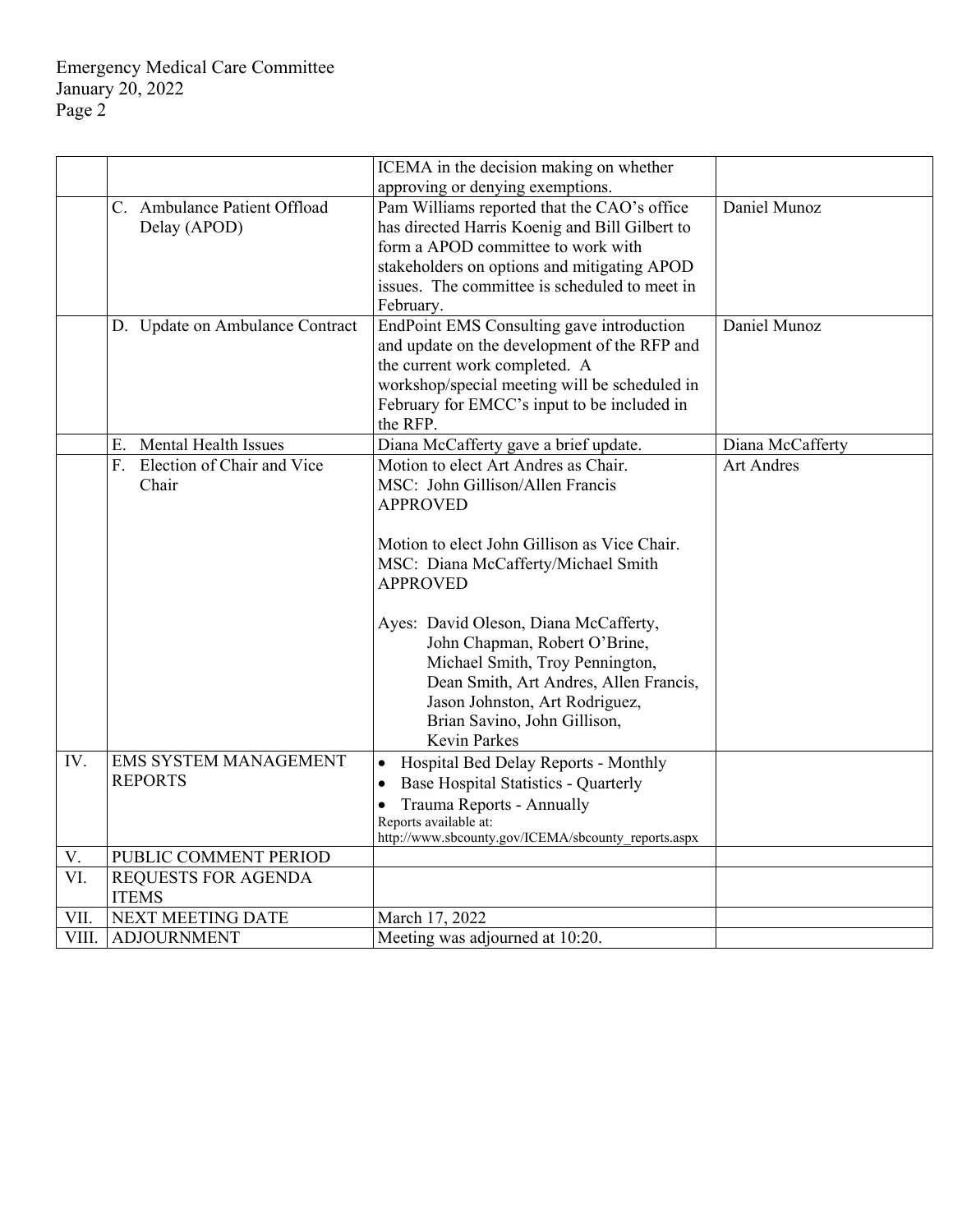Emergency Medical Care Committee January 20, 2022 Page 3

#### Attendees:

## **MEMBER NAME EMCC POSITION ICEMA STAFF TITLE**

 Robert Wickum Law Enforcement  $\boxtimes$  Michael Smith Fire Chief  $\boxtimes$  Troy Pennington Physician -Level II  $\boxtimes$  Allen Francis Nurse - MICN  $\boxtimes$  Brian Savino Physician - Level I  $\boxtimes$  John Gillison City Manager □ Alan Green Consumer Advocate  $\boxtimes$  Kevin Parkes Physician - ER

 $\boxtimes$  David Oleson EMS Training Institution  $\boxtimes$  Daniel Munoz Interim EMS Administrator  $\boxtimes$  Diana McCafferty Private Ambulance Provider  $\boxtimes$  Amber Anaya Assistant EMS Administrator  $\boxtimes$  John Chapman Hospital Administrator Dean Smith EMT-P - Public Sector Art Andres Emergency Medical Dispatch  $\boxtimes$  Jason Johnston Air Ambulance Provider Art Rodriguez EMT-P - Private Sector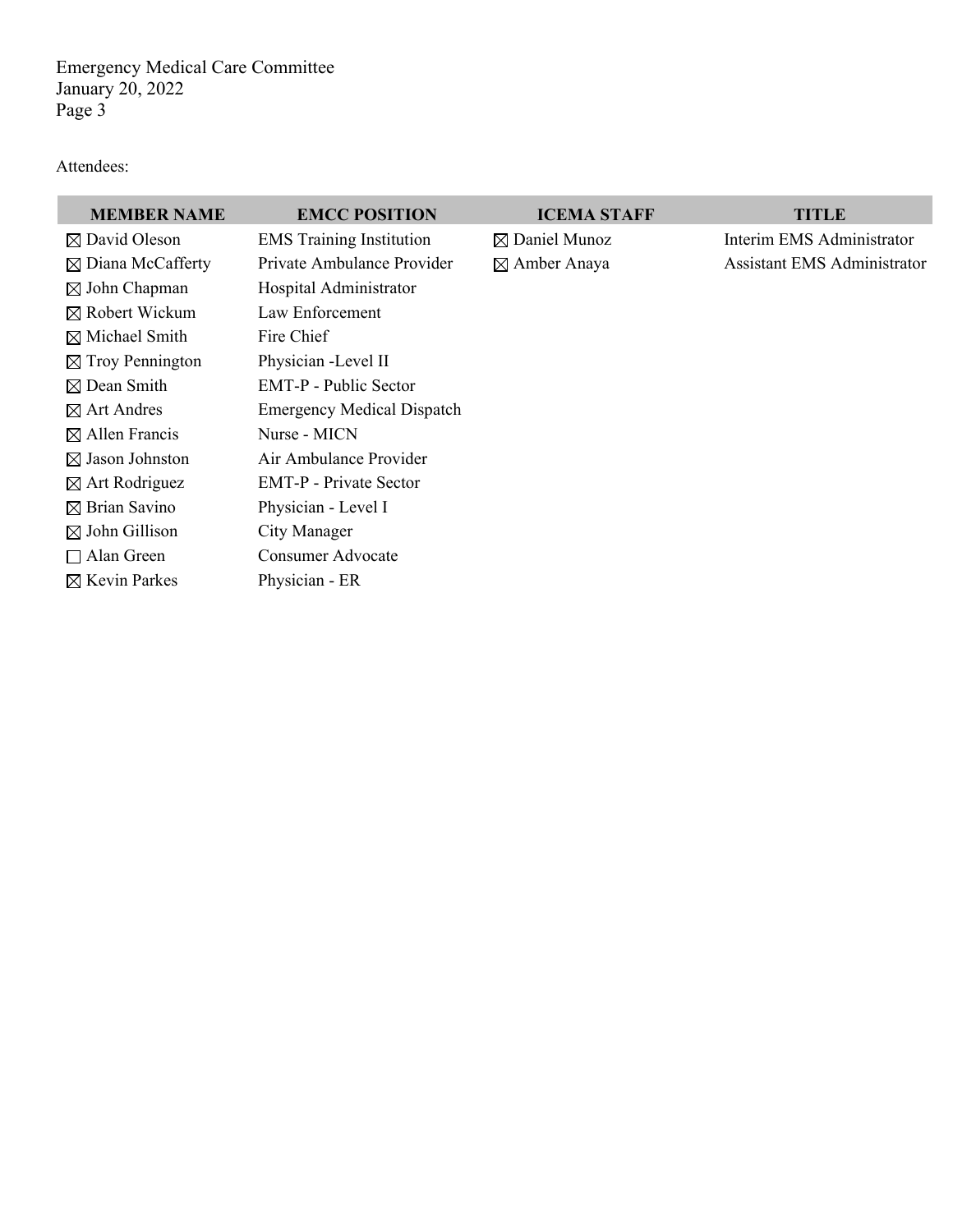# **EMS Data Collection**

### IMAGETREND ePCR SOFTWARE - IMPLEMENTATION (NEMSIS V3)

Currently, 48 providers are utilizing the ImageTrend software. Total ePCRs in the ICEMA data system is 2,510,156.

Providers currently on ImageTrend ePCR (NEMSIS V3):

AMR - Rancho AMR - Redlands AMR - Victorville Apple Valley Fire Arrowbear Fire Baker Ambulance (Needles) Barstow Fire Big Bear Fire Big Pine Fire (Inyo County) Cal Fire - San Bernardino California Highway Patrol - Air Ops Chalfant Fire Protection District (Mono County) Chino Valley Fire Colton Fire Department Daggett Fire Department Desert Ambulance Fort Irwin Fire Independence Fire (Inyo County) Loma Linda Fire Lone Pine Fire (Inyo County) Mammoth Lakes Fire Protection District (Mono County) Marine Corps Combat Center Fire (Twentynine Palms) Marine Corps Logistics Base Fire (Barstow) Marine Corps Mountain Warfare Fire (Mono County) Mercy Air Mono County Paramedics (Mono County) Montclair Fire Morongo Basin Ambulance Morongo Valley Fire Newberry Springs Fire Olancha/Cartago Fire (Inyo County) Ontario Fire Rancho Cucamonga Fire REACH Air Redlands Fire Rialto Fire Running Springs Fire San Bernardino County Fire San Bernardino County - Sheriff's Aviation San Manuel Fire Searles Valley Minerals Sierra LifeFlight - Bishop (Inyo County) Southern Inyo Fire (Inyo County) Symons Ambulance (San Bernardino County)